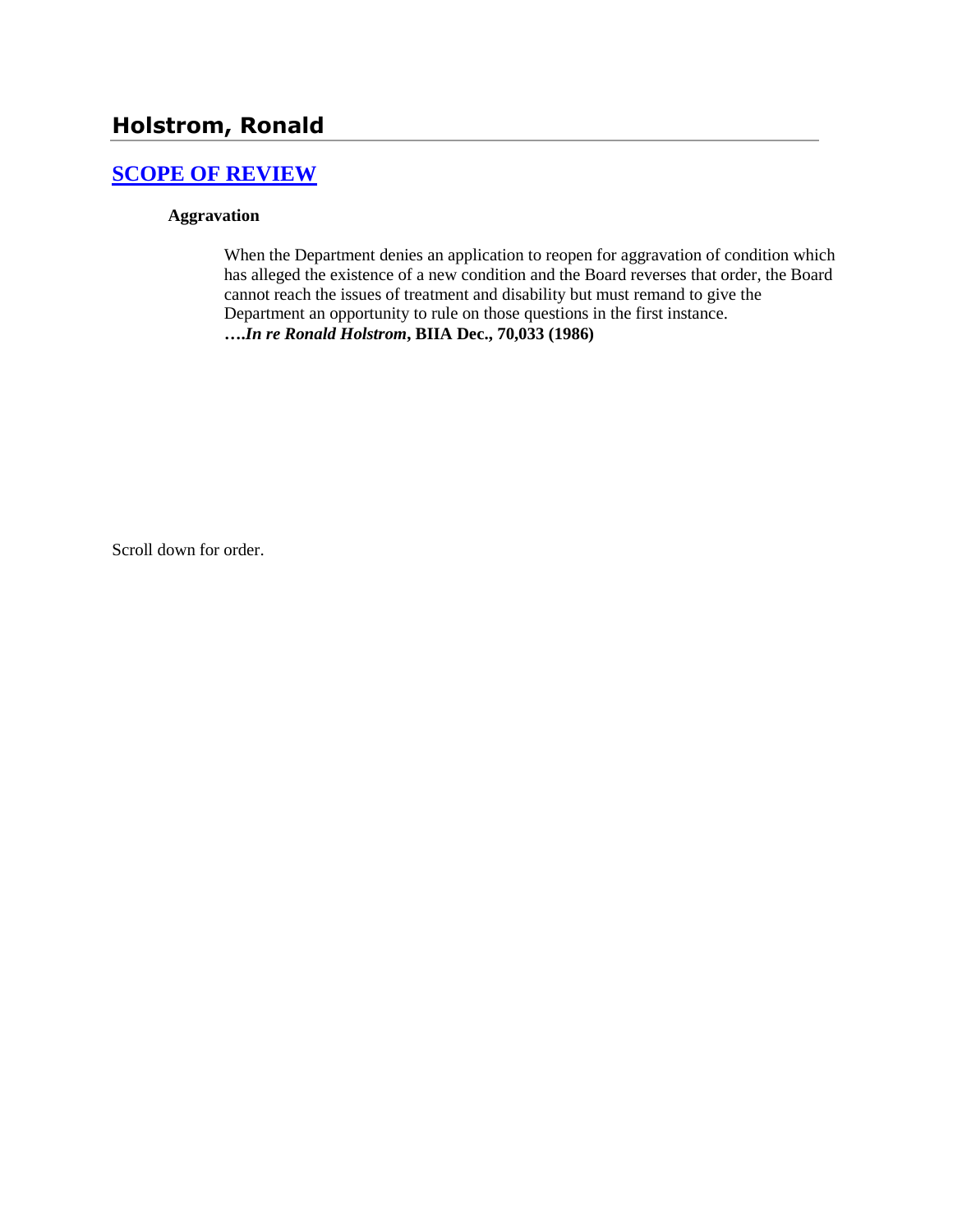### **BEFORE THE BOARD OF INDUSTRIAL INSURANCE APPEALS STATE OF WASHINGTON**

**IN RE: RONALD F. HOLSTROM ) DOCKET NO. 70,033**

**CLAIM NO. G-875511 ) DECISION AND ORDER**

APPEARANCES:

Claimant, Ronald Holstrom, by Small, Winther, Snell & Logue, per Richard Weiss, Gregory F. Logue, and Stella Georgeness, Legal Intern

**)**

Employer, RSR Corporation, Quemetco, Inc. (Finaled) None Department of Labor and Industries, by The Attorney General, per

John Wasberg, Byron Brown, Assistants; and Tadd Shimazu, Legal Intern

This is an appeal filed by the claimant on March 13, 1985 from an order of the Department of Labor and Industries dated February 15, 1985 which adhered to the provisions of a prior order dated November 16, 1983 which denied claimant's application to reopen for aggravation of condition. **REVERSED AND REMANDED**.

### **DECISION**

Pursuant to RCW 51.52.104 and RCW 51.52.106, this matter is before the Board for review and decision on a timely Petition for Review filed by the Department of Labor and Industries to a Proposed Decision and Order issued on November 12, 1985 in which the order of the Department dated February 15, 1985 was reversed, and this claim remanded to the Department with direction to reopen and to issue an order awarding claimant permanent partial disability equal to 50% of the loss by amputation value of both arms at any point from below the elbow joint distal to the insertion of the biceps tendon to and including mid-metacarpal amputation of the hand and take such other and further action as may be indicated by the facts and the law.

The Board has reviewed the evidentiary rulings in the record of proceedings and finds that no prejudicial error was committed and said rulings are hereby affirmed. The following additional rulings are made with respect to Dr. Griffith's deposition: The objection on page 44, lines 17-18, is sustained; the motion on page 47 is granted and the motion on page 35 is granted. With respect to the hearing held on September 12, 1985 the following ruling is made: The testimony appearing on page 58, line 2, through page 60, line 7, is removed from colloquy; all evidentiary rulings with respect to that testimony are affirmed.

1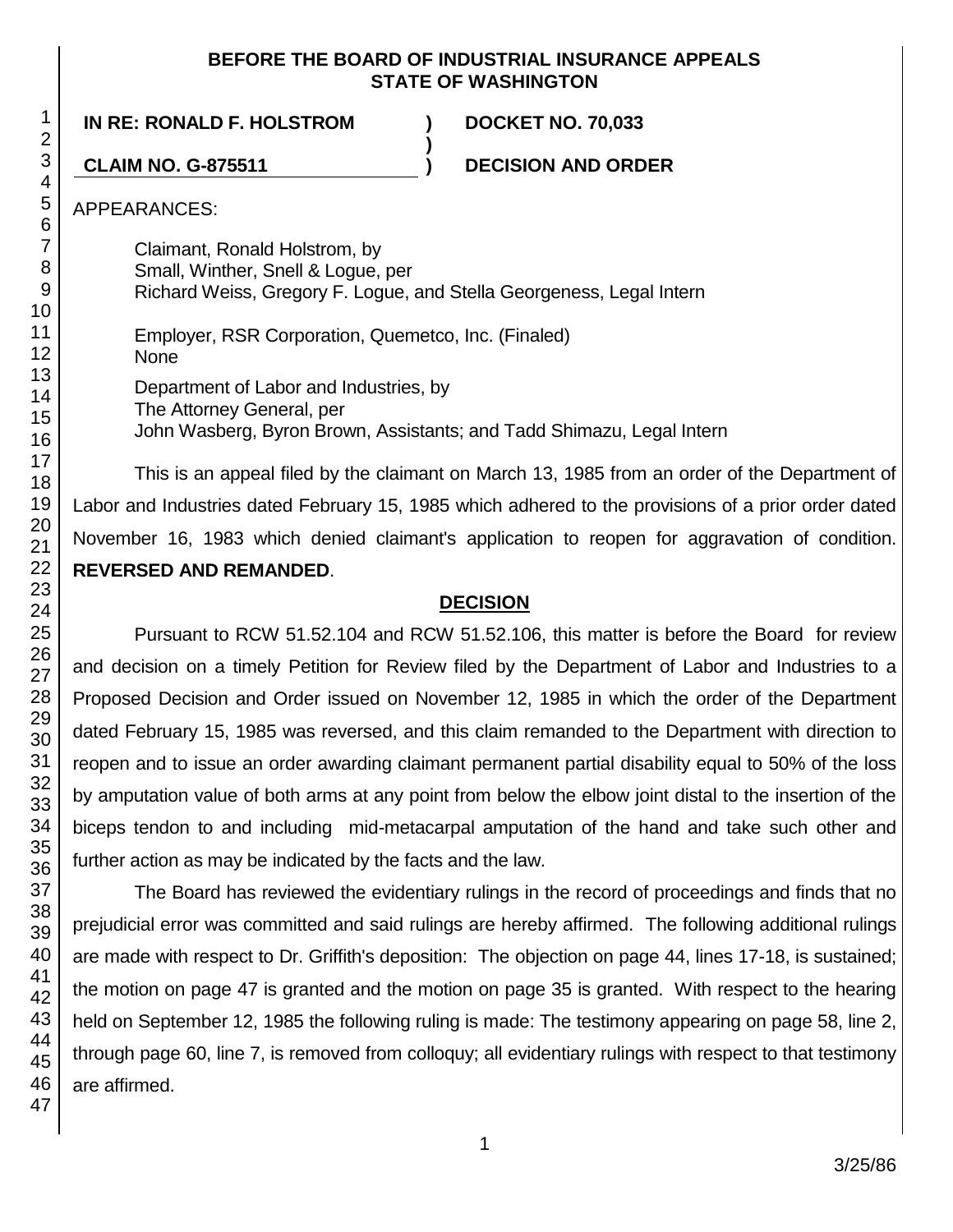The issue presented by this appeal and the evidence presented by the parties are adequately set forth in the Proposed Decision and Order. In its Petition for Review the Department does not contest the determination that claimant's industrially related condition became aggravated between September 13, 1976 and February 15, 1985. The Department contends, however, that our Industrial Appeals Judge exceeded this Board's scope of review in going further and rating the claimant's permanent partial disability. The claimant contends that the allegation in his notice of appeal that he was seeking an increased permanent partial disability award is sufficient to place that issue before us.

This Board's jurisdiction is appellate only. If a question has not been passed upon by the Department, it cannot be reached by us. The issues which may be resolved by the Board "are fixed by the order from which the appeal was taken [citation omitted] as limited by the issues raised by the notice of appeal [citation omitted]." Lenk v. Department of Labor and Industries, 3 Wn. App. 977, 982 (1970) (emphasis added). Claimant's allegation that he is entitled to an increased permanent partial disability award cannot bring that issue within our appellate jurisdiction unless that question has first been considered by the Department. The notice of appeal can never expand the boundaries of our review, but should instead ideally narrow the issues to be litigated.

The claim for aggravation in this case involves a new condition, focal segmental amyotrophy, which arose after the first terminal date. The Department rejected the claimant's application to reopen because it considered this condition unrelated to the industrial injury. Having made that determination, the Department had no occasion to go further and determine the need for treatment or, alternatively, the extent of permanent disability due to a condition which it had already determined was not causally related to the industrial injury.

There is a fundamental difference between an aggravation case in which the worker contends that the same condition which existed at the time of the first terminal date has worsened and an aggravation case in which the worker contends that a new condition causally related to the industrial injury has arisen since the first terminal date. In the former case, the causal relationship of the condition to the industrial injury has already been accepted by the Department. Thus to determine if that accepted condition has worsened, the Department must, of necessity, determine whether that condition is fixed and, if so, the extent of increased permanent disability. Inherent in a determination that an accepted condition has not worsened is the determination that no treatment is necessary and that there is no increase in permanent disability. Noll v. Department of Labor and Industries, 179 Wash. 213 (1934).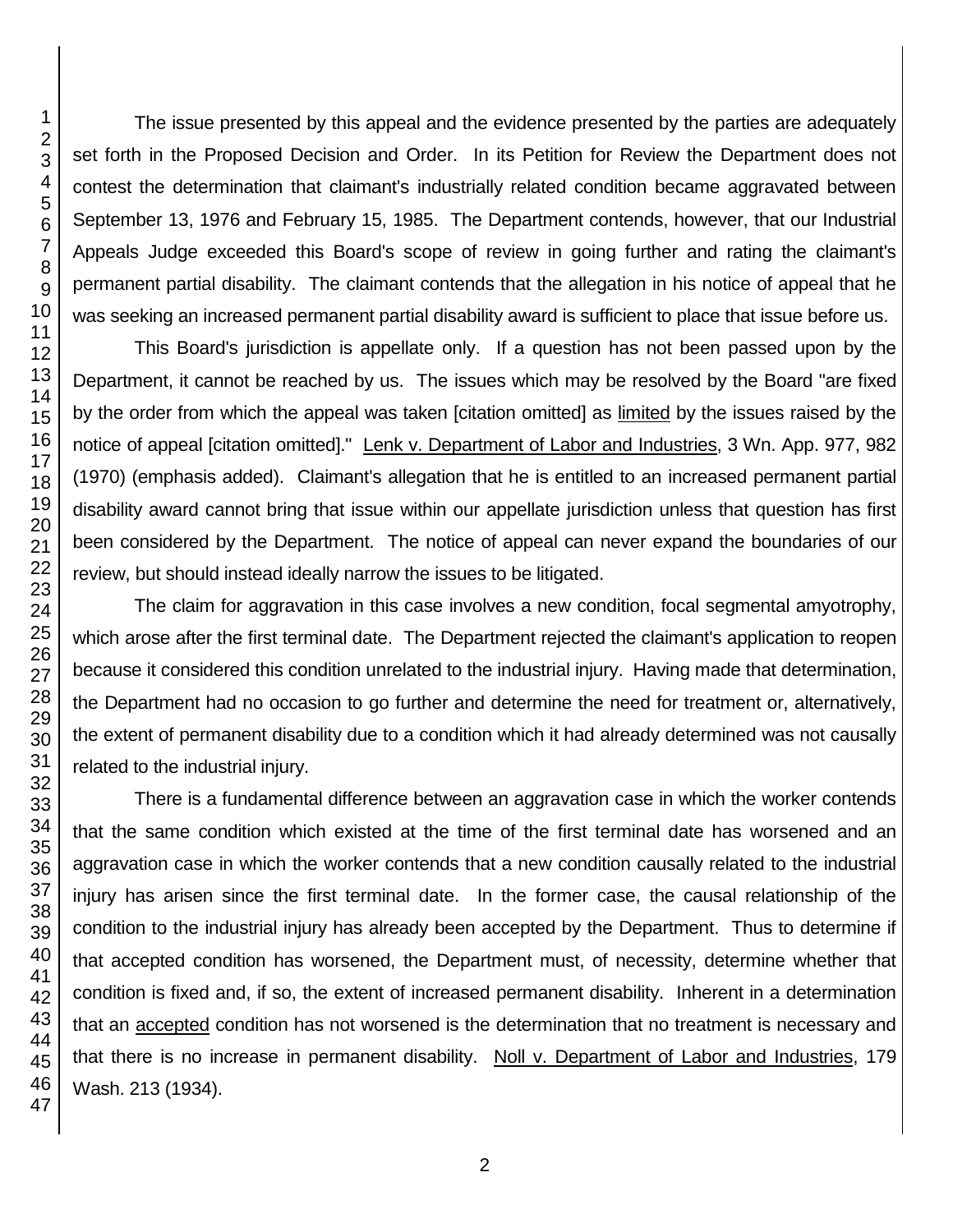On the other hand, a "new condition" aggravation case is analogous to a reject case. The threshold issue before the Department is whether the new condition is in fact causally related to the industrial injury. If the Department determines that there is no causal relationship, then it obviously need not go any further. The Department does not, and should not be expected to, engage in a hypothetical inquiry to determine whether it would have found that the claimant had an increased permanent disability if it had decided that the condition was causally related to the industrial injury.

The court in Noll implicitly recognized this distinction between "same condition" and "new condition" aggravation cases by distinguishing such reject cases as Cole v. Department of Labor and Industries, 137 Wash. 538 (1926). In Cole the court held that when the Department rejects a claim it does not pass upon the question of the extent of permanent disability. Thus, when a Department order rejecting a claim is reversed, the claim must be remanded to the Department to consider those questions which have not yet been resolved, for example, the extent of permanent disability.

In Noll the court approved the Cole holding, stating:

"Clearly, in the Cole case, in deciding that the injuries were not the result of a fortuitous event, the department had no occasion to examine into the nature and extent of those injuries, or to determine what, if any, award should be made therefor, and very clearly this court there applied the correct rule." Noll at 216."

The decision of Shufeldt v.Department of Labor and Industries, 57 Wn. 2d. 758 (1961) cited by the Department in support of its Petition for Review is also instructive to the extent that it presents the flip side of the issue raised by this case. The court in Schufeldt held that when the issue raised is whether a condition is causally related to an industrial injury, the claimant is not required to present evidence on the question of extent of disability. Conversely, the question of extent of disability should not be reached by this Board when the only question decided by the Department was the threshold question of whether the condition was causally related to the industrial injury.

In the present case, the Department concluded that claimant's focal segmental amyotrophy was not causally related to the industrial injury of April 6, 1976. The Department did not determine nor make any investigation whether that condition was fixed or productive of any permanent disability. Our Industrial Appeals Judge exceeded the scope of this Board's review in reaching those questions.

After consideration of the Proposed Decision and Order, the Department's Petition for Review, the claimant's Reply, and the entire record, we are persuaded that the Proposed Decision and Order is supported by the preponderance of the evidence insofar as it concludes that claimant's focal